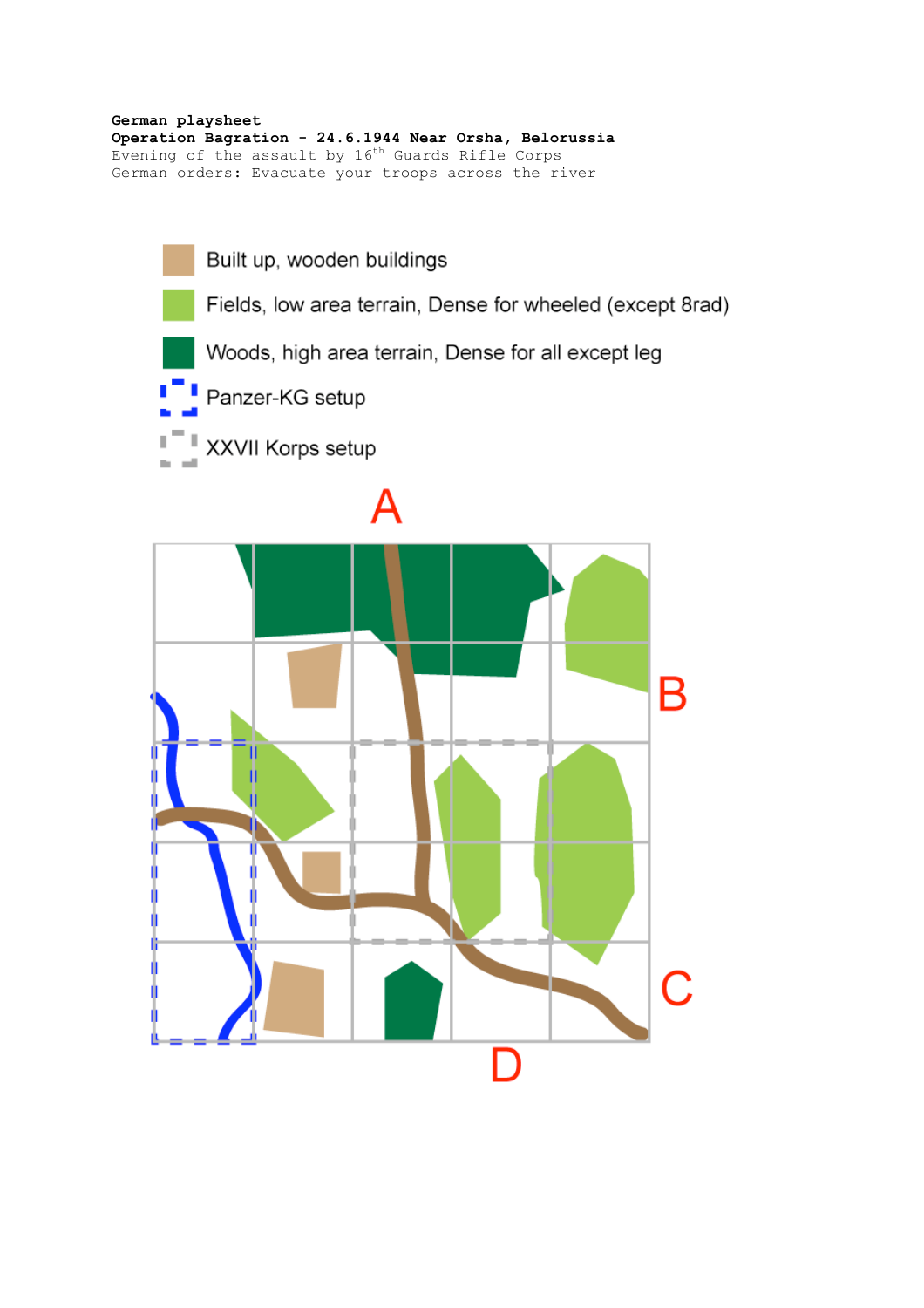| <b>Stands</b>           |                     | Arm        | Move                         | AT                                             | <b>AP</b>                    | CA                           | <b>Hits</b>                               | Save                     | Cost |                              |           | Limit   Notes   Grading | <b>Points</b> |
|-------------------------|---------------------|------------|------------------------------|------------------------------------------------|------------------------------|------------------------------|-------------------------------------------|--------------------------|------|------------------------------|-----------|-------------------------|---------------|
|                         | (Joukkue)           |            |                              |                                                |                              |                              |                                           |                          |      |                              |           |                         |               |
| 1                       | <b>CO (CV9)</b>     | <b>CMD</b> | 60                           | $\Box$                                         | 3/30                         | $\blacksquare$               | 6                                         | 6                        | 120  | 1                            | O         |                         | 120           |
| 1                       | HQ (CV8)            | <b>CMD</b> | 40                           | $\overline{a}$                                 | 2/30                         | $\blacksquare$               | 4                                         | 6                        | 60   | 2[6]                         |           |                         | 60            |
| 3                       | 234/1               | <b>REC</b> | 30                           | 1/30                                           | 1/60                         | $\overline{2}$               | 3                                         | 6                        | 85   | 1                            | O         |                         | 255           |
| 1                       | 251/3               | <b>REC</b> | 25                           | 1/30                                           | 1/60                         | $\overline{\mathbf{c}}$      | 3                                         | 6                        | 75   | 1                            | O         |                         | 75            |
| 1                       | 234/3               | <b>REC</b> | 30                           | 2/40                                           | 3/80                         | $\overline{2}$               | $\overline{3}$                            | 6                        | 100  | 1[1]                         | O         |                         | 100           |
|                         |                     |            |                              |                                                |                              |                              |                                           |                          |      |                              |           |                         |               |
|                         | 250/5               | CMD        |                              |                                                |                              |                              |                                           |                          |      |                              |           |                         |               |
| $\mathbf{2}$            | 234/2               | <b>ARM</b> | 30                           | 3/60                                           | 2/60                         | $\overline{2}$               | 3                                         | 6                        | 90   | 1                            |           |                         | 180           |
| $\overline{2}$          | 250/9               | <b>ARM</b> | 25                           | 1/30                                           | 1/60                         | 2                            | 3                                         | 6                        | 55   | 1                            | O         |                         | 110           |
|                         | 250/3               | CMD        | 40                           |                                                | 2/30                         |                              | 4                                         | 6                        |      | $2 - 6$                      |           | Veteran                 |               |
| $\overline{2}$          | 250/1               | <b>TRN</b> | 25                           | $\Box$                                         | 1/40                         | $\overline{2}$               | 3                                         | 6                        | 40   | 1[4]                         | $\circ$   | Veteran                 | 80            |
| $\overline{\mathbf{2}}$ | Schutzen            | <b>INF</b> | 10                           | $\blacksquare$                                 | 4/30                         | $\overline{4}$               | 6                                         | $\blacksquare$           | 55   | 9                            |           | Veteran                 | 110           |
| $\overline{2}$<br>1     | Upgrade<br>250/1 hq | <b>INF</b> | $\frac{1}{2}$                | 8/5                                            | $\overline{\phantom{0}}$     | $\overline{a}$               | $\frac{1}{2}$                             | $\overline{\phantom{a}}$ | 65   | $\frac{1}{2}$                |           | Veteran                 | 130           |
| 1                       | 250/7 mortar        | <b>INF</b> | 25                           | 3/120                                          | 3/120                        | $\overline{2}$               | 3                                         | 6                        | 95   | 1[1]                         | R/O       | Veteran                 | 95            |
|                         | 250/8 IG            | <b>INF</b> | 25                           | 2/40                                           | 3/80                         | $\overline{2}$               | $\overline{3}$                            | 6                        | 95   | 1[1]                         | R/O       | Veteran                 |               |
|                         |                     |            |                              |                                                |                              |                              |                                           |                          |      |                              |           |                         |               |
|                         | 251/3 hq            | CMD        | 40                           |                                                | 2/30                         |                              | 4                                         | 6                        |      | $2 + 61$                     |           |                         |               |
| $\overline{2}$          | 251/17 flak         | <b>ART</b> | 25                           | 1/30                                           | 1/40                         | $\overline{2}$               | 3                                         | 6                        | 50   | 1[1]                         | O         |                         | 100           |
| $\overline{\mathbf{2}}$ | 251/1               | <b>TRN</b> | 25                           | $\frac{1}{2}$                                  | 1/40                         | $\overline{2}$               | 3                                         | 6                        | 35   | 4                            | O         |                         | 70            |
| $\mathbf{2}$            | Schutzen            | <b>INF</b> | 10                           | $\blacksquare$                                 | 4/30                         | 4                            | 6                                         | $\blacksquare$           | 50   | 9                            |           |                         | 100           |
| $\overline{2}$          | Upgrade             | <b>INF</b> | $\blacksquare$               | 8/5                                            | $\overline{\phantom{a}}$     | $\blacksquare$               | $\overline{\phantom{a}}$                  | $\overline{\phantom{a}}$ | 65   | $\blacksquare$               |           |                         | 130           |
|                         | 251/2               | <b>INF</b> | 25                           | 3/120                                          | 3/120                        | $\overline{2}$               | 3                                         | 6                        | 90   | 1[1]                         | R/O       |                         |               |
|                         | 251/9               | <b>INF</b> | 25                           | 2/40                                           | 3/80                         | $\overline{2}$               | 3                                         | 6                        | 90   | 1[1]                         | R/O       |                         |               |
|                         | <b>SchMG</b>        | <b>INF</b> | 10                           | $\equiv$                                       | 3/60                         | $\overline{2}$               | 5                                         | $\blacksquare$           | 40   | 3 [9]                        |           |                         |               |
|                         | 251/3 hg            | <b>CMD</b> | 40                           |                                                | 2/30                         | ÷                            | 4                                         | 6                        |      | $2 - 61$                     |           |                         |               |
| $\overline{2}$          | 251/9               | <b>INF</b> | 25                           | 2/40                                           | 3/80                         | $\overline{2}$               | 3                                         | 6                        | 90   | 1[1]                         | R/O       |                         | 180           |
| $\overline{\mathbf{2}}$ | 251/2               | <b>INF</b> | 25                           | 3/120                                          | 3/120                        | $\overline{2}$               | $\overline{3}$                            | 6                        | 90   | 1[1]                         | R/O       |                         | 180           |
| $\overline{\mathbf{2}}$ | 251/5               | <b>TRN</b> | 25                           | $\Box$                                         | 1/40                         | $\overline{c}$               | $\overline{\mathbf{3}}$                   | 6                        | 35   | $[3]$                        | O         |                         | 70            |
| $\overline{\mathbf{2}}$ | Pioniere            | <b>ENG</b> | 10                           | $\blacksquare$                                 | 3/30                         | 8                            | 6                                         | $\overline{\phantom{a}}$ | 90   | 3 [9]                        |           |                         | 180           |
| 1                       | HQ (CV8)            | <b>CMD</b> | 40                           | $\overline{a}$                                 | 2/30                         | $\blacksquare$               | 4                                         | 6                        | 60   | 2[6]                         |           | Veteran                 | 60            |
| 3                       | Tiger I             | <b>ARM</b> | 20                           | 5/100                                          | 3/100                        | 4                            | 6                                         | 4                        | 235  | $[3]$                        | Tough     | Veteran                 | 705           |
|                         |                     |            |                              |                                                |                              |                              |                                           |                          |      |                              |           |                         |               |
| 3                       | Sdkfz 7/1           | <b>ART</b> | 25                           | 2/30                                           | 4/40                         | $\overline{2}$               | $\overline{3}$                            |                          | 90   | 1                            |           |                         | 270           |
| 38                      |                     |            |                              |                                                |                              |                              |                                           |                          |      |                              |           |                         | 3360          |
|                         | 15 Base break       |            |                              |                                                |                              |                              |                                           |                          |      |                              |           |                         |               |
| -3                      | Points adjustment   |            |                              |                                                |                              |                              | Veteran = -1 die for suppression/fallback |                          |      |                              |           |                         |               |
|                         | 12 Final Breakpoint |            |                              | Flexible doctrine: Any HQ can command any unit |                              |                              |                                           |                          |      |                              |           |                         |               |
| 9                       | Flank march limit   |            |                              |                                                | Initiative distance is 25 cm |                              |                                           |                          |      |                              |           |                         |               |
|                         |                     |            |                              |                                                |                              |                              |                                           |                          |      |                              |           |                         |               |
| <b>Stands</b>           |                     | Arm        | Move                         | АТ                                             | AP                           | CA                           | <b>Hits</b>                               | Save                     | Cost |                              |           | Limit Notes Grading     | <b>Points</b> |
| 1                       | HQ (CV6)            | <b>CMD</b> | 40                           | $\overline{\phantom{a}}$                       | 2/30                         | $\blacksquare$               | 4                                         | 6                        | 0    | ä,                           |           |                         |               |
| 1                       | FAO (CV6)           | <b>CMD</b> | 40                           | $\qquad \qquad \blacksquare$                   |                              | $\qquad \qquad \blacksquare$ | 4                                         | 6                        | 0    | $\qquad \qquad \blacksquare$ |           |                         |               |
| 12                      | Schutzen            | <b>INF</b> | 10                           | $\blacksquare$                                 | 2/30                         | $\overline{2}$               | 4                                         | $\overline{\phantom{a}}$ | 0    | $\overline{\phantom{0}}$     |           |                         |               |
| $\overline{\mathbf{4}}$ | PzIVH               | <b>ARM</b> | 20                           | 2/80                                           | 2/80                         | $\overline{2}$               | $\overline{3}$                            | 5                        | 0    | $\overline{\phantom{0}}$     |           |                         |               |
| $\mathbf{2}$            | 105mm               | ART        | $\qquad \qquad \blacksquare$ | 3                                              | 3                            | $\qquad \qquad \blacksquare$ | 3                                         | $\overline{\phantom{a}}$ | 0    | $\qquad \qquad \blacksquare$ | Off-board |                         |               |
|                         | 8 Final Breakpoint  |            |                              |                                                |                              |                              |                                           |                          |      |                              |           |                         |               |

Things to note:

- 5x5 feet playing area. River can be crossed only on the bridge. The bridge can NOT be demolished during the game.

- XXVII Korps and the PzKG have separate Breakpoints
- The 105 mm ART has to make a CV7 command roll after any mission. A failure means that the ammunition supply of that type (smoke or HE) has been exhausted for the duration of the game. 105 mm Smoke does not block LOS, but gives a -2 modifier to any fire through it.
- German sets up first in the indicated areas.
- Objective: Evacuate the XXVII Korps troops across the river (can exit the table) AND hold the bridge.
- 11 Game turns, German takes the first turn.